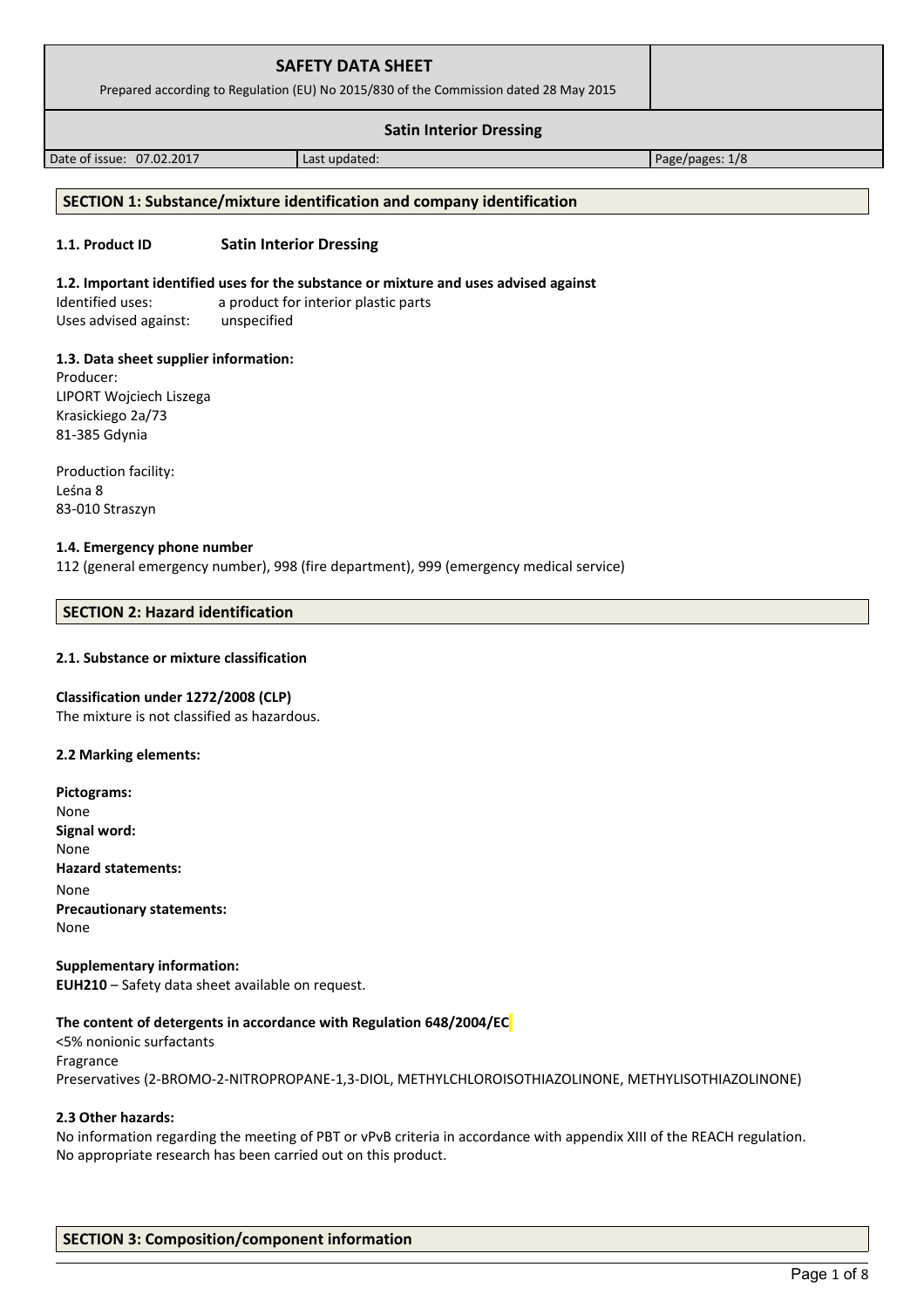| <b>SAFETY DATA SHEET</b><br>Prepared according to Regulation (EU) No 2015/830 of the Commission dated 28 May 2015 |               |                 |
|-------------------------------------------------------------------------------------------------------------------|---------------|-----------------|
| <b>Satin Interior Dressing</b>                                                                                    |               |                 |
| Date of issue: 07.02.2017                                                                                         | Last updated: | Page/pages: 2/8 |

## **3.1. Substances**

Not applicable

### **3.2. Mixtures**

Dangerous components:

|                                                                                                                                                                                               |                 | <b>CLP</b> classification    |                                |  |
|-----------------------------------------------------------------------------------------------------------------------------------------------------------------------------------------------|-----------------|------------------------------|--------------------------------|--|
| <b>Product ID</b>                                                                                                                                                                             | Quantity<br>[%] | <b>Hazard classification</b> | <b>Hazard statements codes</b> |  |
| Isotridecanol, ethoxylated<br>CAS number: 69011-36-5<br>$EC$ number: -<br>Index number: -<br>REACH registration number: the substance<br>is subject to the transitional period<br>regulations | $<$ 1           | Acute Tox. 4<br>Eye Dam. 1   | H <sub>302</sub><br>H318       |  |
| Phenoxyethanol<br>CAS number: 122-99-6<br>EC number: 204-589-7<br>Index number: -<br>REACH registration number: 01-<br>2119488943-21                                                          | < 0.1           | Acute Tox. 4<br>Eye Irrit. 2 | H <sub>302</sub><br>H319       |  |

The full meaning of hazard statements has been given in section 16

## **SECTION 4: First aid measures**

## **4.1. Description of first aid measures**

## **Routes of exposure:**

Inhalation, ingestion, skin and eye contact.

## **Inhalation:**

Take the affected person out into fresh air. Place in a comfortable position. Ensure peace and protect against heat loss.

Provide medical assistance if necessary.

## **Consumption:**

Rinse mouth with water, drink 2-3 cups of water, consult a doctor. Do not induce vomiting. If unconscious do not give anything by mouth.

Transport the affected person to hospital if necessary. Ensure peace, place in a lying position and protect against heat loss.

**Eye contact:**

Remove any contact lenses if possible.

Flush with plenty of lukewarm water for 10–15 minutes with eyelids wide open. Place the upper eyelid on the lower eyelid from time to time. Cover the eyes with a compress.

Provide ophthalmologist assistance if necessary.

## **Skin contact:**

Take off the contaminated clothes and shoes.

Wash the contaminated skin with plenty of water and then with water containing mild soap.

Seek medical attention if skin irritation persists.

## **4.2. Most important symptoms and effects, both acute and delayed**

No further data available.

## **4.3. Indication of any immediate medical attention and special treatment needed**

The course of action is decided on by a medical doctor, based on an examination of the person affected.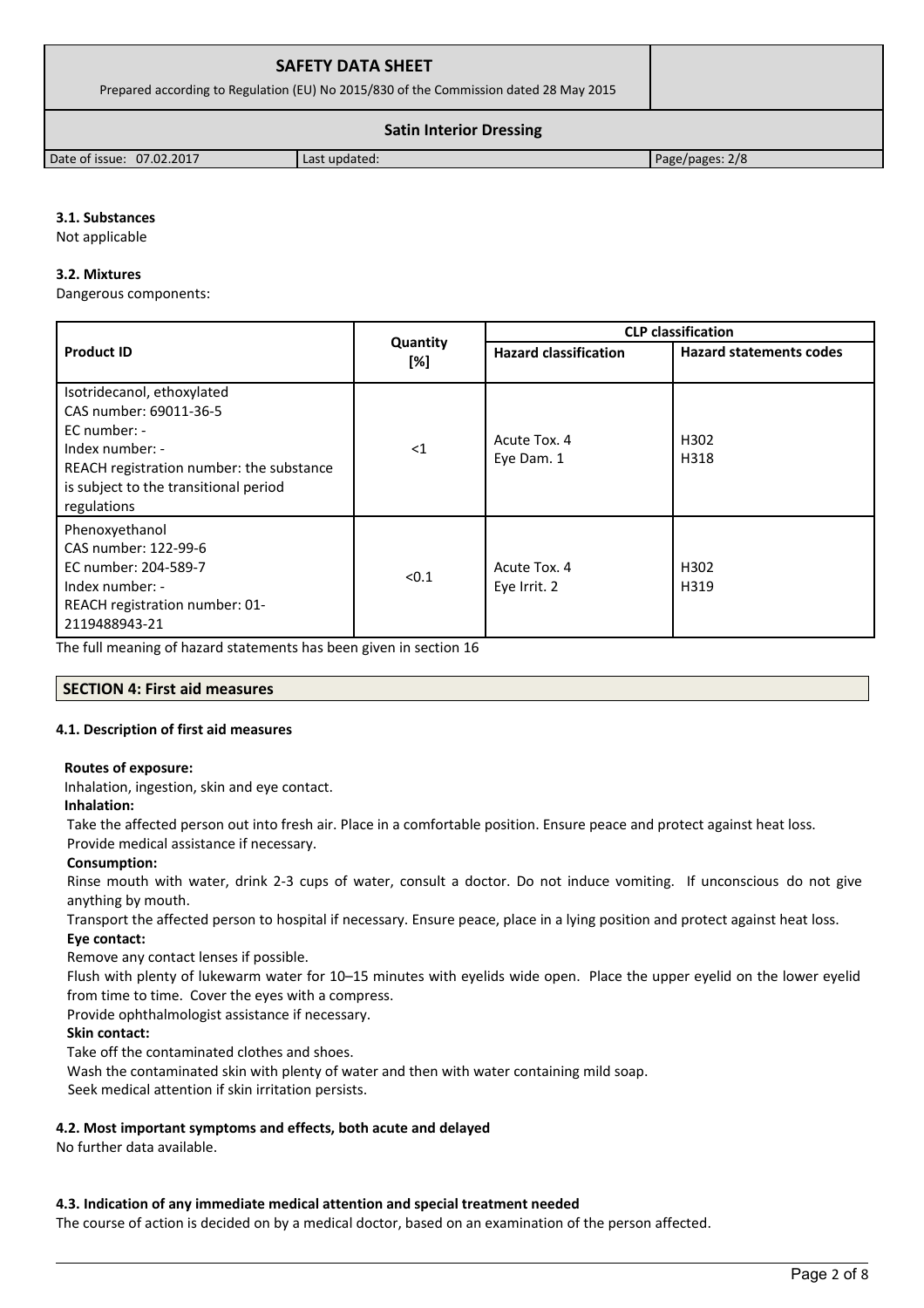| <b>SAFETY DATA SHEET</b><br>Prepared according to Regulation (EU) No 2015/830 of the Commission dated 28 May 2015 |               |                 |
|-------------------------------------------------------------------------------------------------------------------|---------------|-----------------|
| <b>Satin Interior Dressing</b>                                                                                    |               |                 |
| Date of issue: 07.02.2017                                                                                         | Last updated: | Page/pages: 3/8 |

### **SECTION 5: Fire emergency procedure**

### **5.1. Extinguishing agents:**

**Suitable extinguishing agents:** alcohol-resistant foam or dry extinguishing agents, carbon dioxide extinguishers, sand, soil, water aerosol. Choose extinguishing agents based on the conditions of the environment. **Unsuitable extinguishing agents:** High volume water jet.

### **5.2. Special threats related to the substance or mixture**

In case of fire, high temperatures cause a release of hazardous decomposition products that contain carbon monoxides.

### **5.3. Information for the fire department**

Spray the containers located in the fire area with water, remove from the hazardous area if possible. In case of a fire in an enclosed environment, use protective clothing and compressed air breathing apparatus. Do not allow the extinguishing agents into ground waters, surface waters, or sewage systems.

### **SECTION 6: Measures regarding accidental release into the environment**

## **6.1. Individual safety measures, protective equipment and emergency procedures**

For persons other than emergency personnel: notify the appropriate authorities of the emergency. Remove any persons not participating in the containment procedures from the contamination area.

For emergency personnel: Ensure proper ventilation, use individual safety measures.

#### **6.2. Environmental safety measures**

Prevent the contamination from spreading into sewage systems and water reservoirs.

## **6.3. Methods of removing and preventing the spread of contamination:**

Prevent the contamination from spreading and attempt removal using absorptive materials (sand, diatomite, universal absorbent), place the contaminated materials in properly marked containers for subsequent utilization in accordance with the mandatory provisions of the law.

#### **6.4. References to other sections**

Product waste disposal – see section 13 of this data sheet. Individual protective measures – see section 8 of this data sheet.

#### **SECTION 7: Storage and use of substances and mixtures**

#### **7.1. Precautions for safe handling**

**Recommendations for handling the mixture** 

Avoid direct contact with the mixture.

Avoid inhalation.

Prevent from spreading into sewage systems.

# **Apply general provisions of the industrial work hygiene**

Do not eat, drink or smoke when using the product.

Replace the contaminated clothing.

Wash hands thoroughly after handling.

Wash contaminated clothing before reusing.

Wash hands and face before breaks at work.

## **7.2. Safe storage regulations, including any mutual incompatibility information**

Store in a well-ventilated area.

Keep container tightly closed.

Store in a cool place.

Protect from sunlight and sources of heat.

Do not store with food or animal feeding stuffs.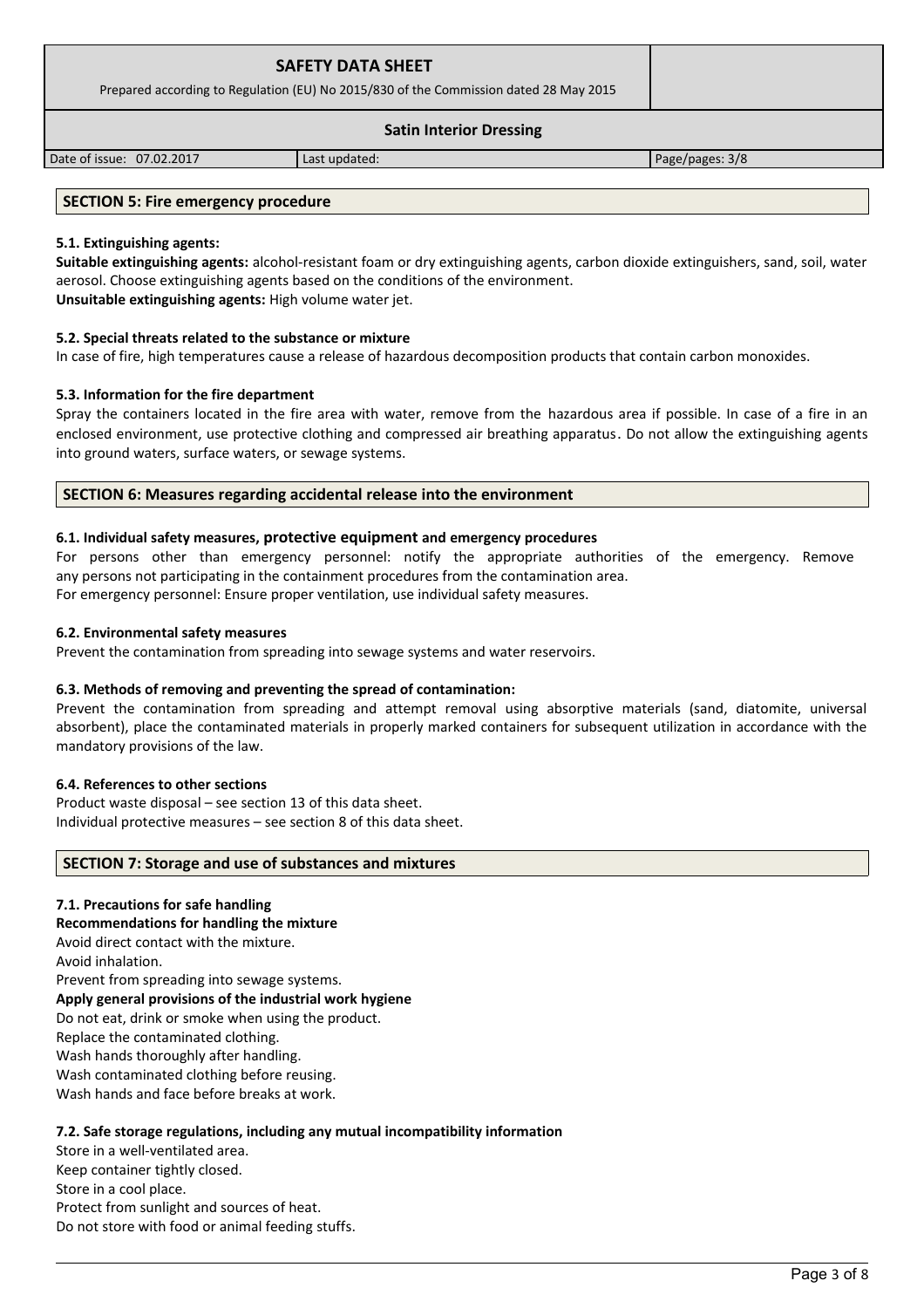| <b>SAFETY DATA SHEET</b><br>Prepared according to Regulation (EU) No 2015/830 of the Commission dated 28 May 2015 |               |                 |
|-------------------------------------------------------------------------------------------------------------------|---------------|-----------------|
| <b>Satin Interior Dressing</b>                                                                                    |               |                 |
| Date of issue: 07.02.2017                                                                                         | Last updated: | Page/pages: 4/8 |

Always use containers made of materials analogous to the original ones. Open containers should be handled very carefully so as to prevent spillage. Do not handle until all safety precautions have been read and understood.

## **7.3. Specific end use(s)**

See section 1.2 of this data sheet.

## **8.1. Control parameters**

## **The national highest acceptable concentration values in the work environment**

in accordance with the Notice of the Minister of Labor and Social Policy of 6 June 2014 on the highest acceptable concentration and intensity of factors detrimental to health in the work environment (Dz.U. (Journal of Laws) 2014, item 817).

| <b>NAME OF THE SUBSTANCE</b> | ID                                                              | $NDS$ (mg/m3) | NDSCh $(mg/m^3)$ | $N$ DSP (mg/m3) |
|------------------------------|-----------------------------------------------------------------|---------------|------------------|-----------------|
| Phenoxyethanol               | CAS number: 122-99-6<br>EC number: 204-589-7<br>Index number: - | 230           | $--$             | $--$            |

## **8.2. Exposure controls**

| Appropriate technical control measures: Storage rooms and work stations should be adequately ventilated.               |
|------------------------------------------------------------------------------------------------------------------------|
| Appropriate technical control measures                                                                                 |
| General room ventilation is recommended.                                                                               |
| Individual safety measures                                                                                             |
| Face and eye protection                                                                                                |
| Not required under normal conditions of use.                                                                           |
| <b>Skin protection</b>                                                                                                 |
| <b>Hand protection</b>                                                                                                 |
| Not required under normal conditions of use.                                                                           |
| <b>Body protection</b>                                                                                                 |
| Use protective workwear.                                                                                               |
| The selection of individual protection measures must be made taking into account the concentration and quantity of the |
| hazardous substance occurring in the work environment.                                                                 |
| <b>Respiratory tract protection</b>                                                                                    |
| Not required under normal conditions of use.                                                                           |
| <b>Environment exposure controls</b>                                                                                   |
| Do not discharge into sewage systems or ground waters.                                                                 |
| General safety and hygiene recommendations                                                                             |
| Follow good hygiene practice.                                                                                          |
| <b>SECTION 9: Physical and chemical properties</b>                                                                     |

## **9.1. Basic physical and chemical property information**

| Appearance:                              | Under normal conditions: liquid |
|------------------------------------------|---------------------------------|
| Color:                                   | Unspecified                     |
| Odor:                                    | As specified                    |
| <b>Odor threshold:</b>                   | Unspecified                     |
| pH:                                      | Unspecified                     |
| Melting point/freezing point:            | Unspecified                     |
| Initial boiling point and boiling range: | Unspecified                     |
| Flash point:                             | Unspecified                     |
| Flammability (solid, gas):               | Unspecified                     |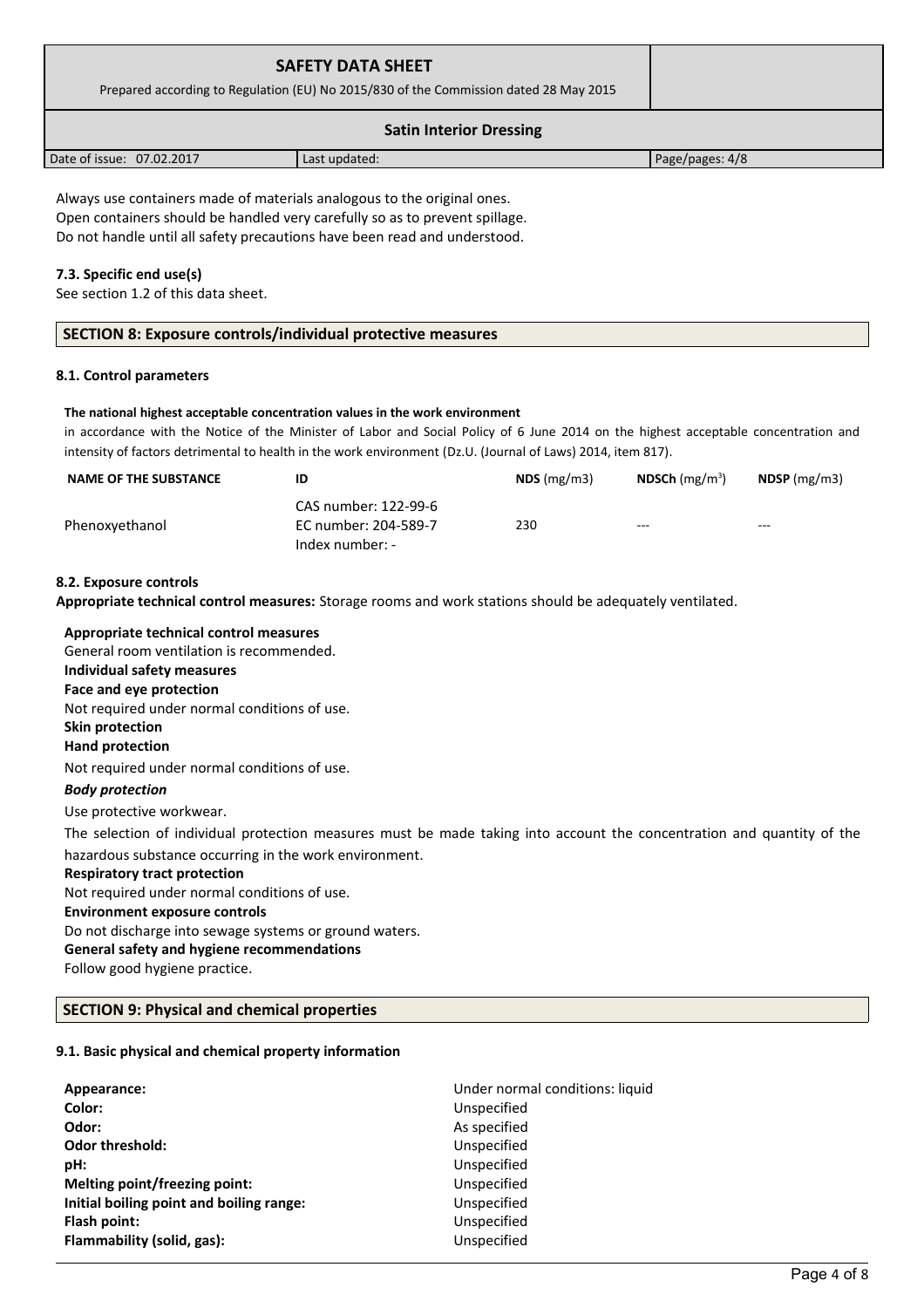| <b>SAFETY DATA SHEET</b><br>Prepared according to Regulation (EU) No 2015/830 of the Commission dated 28 May 2015 |               |                                |                 |
|-------------------------------------------------------------------------------------------------------------------|---------------|--------------------------------|-----------------|
|                                                                                                                   |               | <b>Satin Interior Dressing</b> |                 |
| Date of issue: 07.02.2017                                                                                         | Last updated: |                                | Page/pages: 5/8 |
| Upper/lower flammability or explosive limits:<br>Vapor pressure                                                   |               | Unspecified<br>Unspecified     |                 |
| Vapor density:<br><b>Relative density:</b>                                                                        |               | Unspecified<br>Unspecified     |                 |
| Solubility:                                                                                                       |               | Soluble in water               |                 |
| Partition coefficient: n-octanol/water:<br>Auto-ignition temperature:                                             |               | Unspecified<br>Unspecified     |                 |
| <b>Decomposition temperature:</b>                                                                                 |               | Unspecified                    |                 |

## **9.2. Additional information**

No additional analysis results.

### **SECTION 10: Stability and reactivity**

#### **10.1. Reactivity**

The mixture is chemically stable under normal conditions.

### **10.2. Chemical stability**

The product is stable when properly used, stored and transported.

**Viscosity:** Unspecified **Explosive properties:**  $\blacksquare$  Not applicable **Oxidizing properties:** Not applicable

### **10.3. Potential for hazardous reactions**

No data

#### **10.4. Conditions to avoid**

Avoid high temperatures, direct sunlight, hot surfaces and open fire.

### **10.5. Incompatible materials**

No data

### **10.6. Hazardous decomposition products**

Do not occur when used in accordance with its purpose.

## **SECTION 11: Toxicological information**

## **11.1. Information regarding toxicological effects**

#### **Acute toxicity**

Based on available data, the classification criteria are not met. Isotridecanol, ethoxylated LD50 (rat, oral) 1140 mg/kg 2-Phenoxyethanol LD50 (rat, oral) 1260 mg/kg LD50 (rabbit, skin) >5000 mg/kg **Skin corrosion/irritation** Based on available data, the classification criteria are not met. **Serious eye injury/irritation** Based on available data, the classification criteria are not met. **Allergenic influence on respiratory tract or skin** Based on available data, the classification criteria are not met. **Mutagenic influence on reproductive cells** Based on available data, the classification criteria are not met. **Carcinogenicity**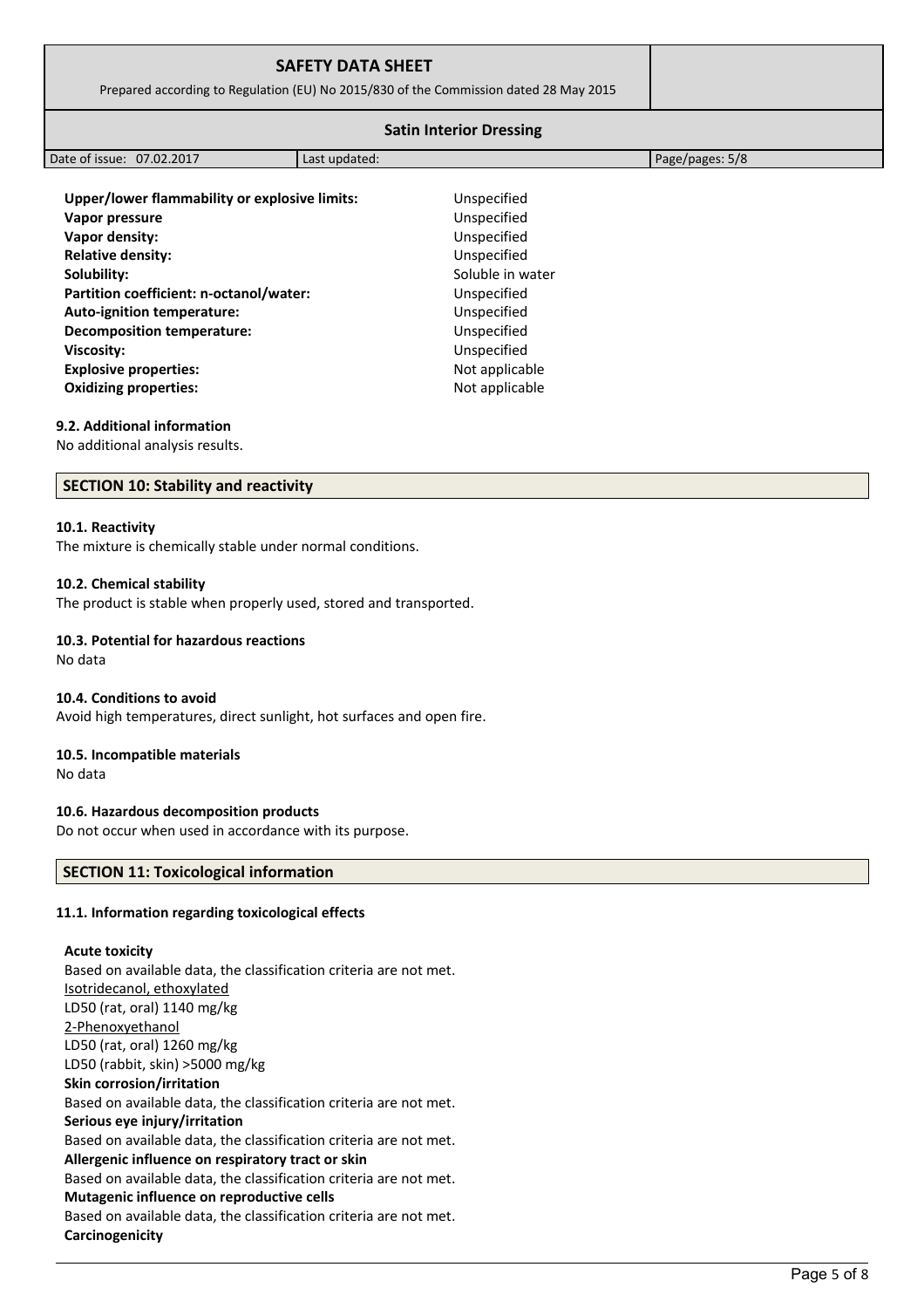| <b>SAFETY DATA SHEET</b><br>Prepared according to Regulation (EU) No 2015/830 of the Commission dated 28 May 2015 |               |                 |  |
|-------------------------------------------------------------------------------------------------------------------|---------------|-----------------|--|
| <b>Satin Interior Dressing</b>                                                                                    |               |                 |  |
| Date of issue: 07.02.2017                                                                                         | Last updated: | Page/pages: 6/8 |  |
| Based on available data, the classification criteria are not met.                                                 |               |                 |  |

**Harmful influence on reproductive organs** Based on available data, the classification criteria are not met. **Toxic influence on target organs – single exposure** Based on available data, the classification criteria are not met. **Toxic influence on target organs – repeated exposure** Based on available data, the classification criteria are not met. **Hazard caused by aspiration** Based on available data, the classification criteria are not met.

## **SECTION 12: Environmental information**

## **12.1. Toxicity**

2-Phenoxyethanol Fish (Pimephales promelas): LC50: 344 mg/l, 96 h; NOEC: 23 mg/l, 816 h Crustacea (Daphnia magna): EC50: >500 mg/l, 48 h NOEC: 9.43 mg/l, 504 h Algae: EC50: >50 mg/l (Desmodesmus subspicatus 72 h)

### **12.2. Durability and dissolution potential**

2-Phenoxyethanol Biodegradation: 90% (672 h OECD 301D); 90 – 100% (360 h OECD 301A); 82% (408 h OECD 302B)

The surfactants contained in the product comply with the biodegradability criteria as laid down in Regulation (EC) 648/2004.

## **12.3. Bioaccumulation capacity**

2-Phenoxyethanol Log Po/w: 1.13

**12.4. Soil mobility** No data

**12.5. Results of PBT and vPvB properties evaluation** No data

## **12.6. Other harmful effects** No data

## **SECTION 13: Waste disposal**

## **13.1. Waste disposal methods**

Empty containers should be transported to an authorized company in order to be reprocessed or recycled.

Do not store with municipal waste.

Do not discharge into sewage systems, surface waters or wastewater. **Waste code**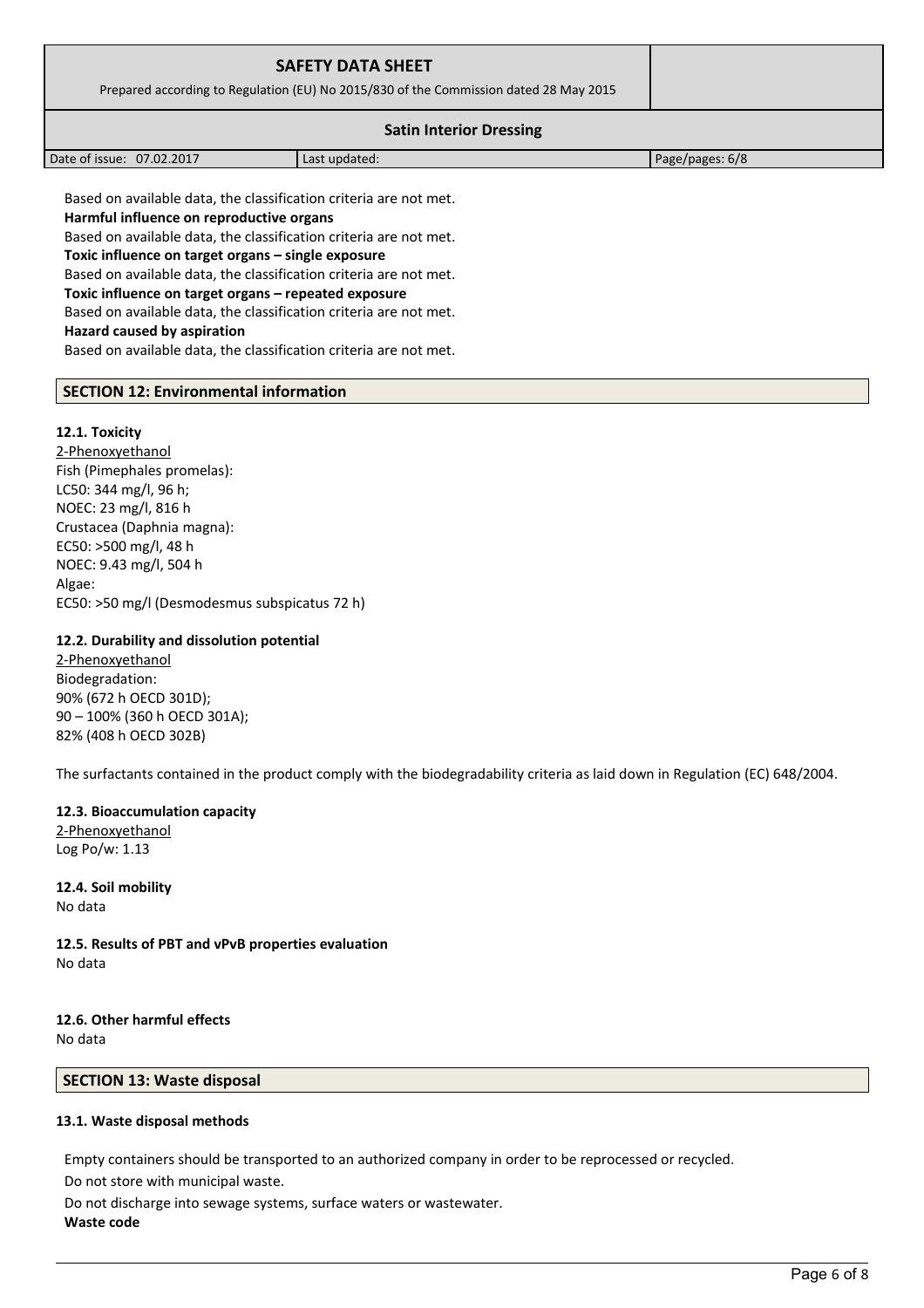| <b>SAFETY DATA SHEET</b><br>Prepared according to Regulation (EU) No 2015/830 of the Commission dated 28 May 2015 |               |                 |  |
|-------------------------------------------------------------------------------------------------------------------|---------------|-----------------|--|
| <b>Satin Interior Dressing</b>                                                                                    |               |                 |  |
| Date of issue: 07.02.2017                                                                                         | Last updated: | Page/pages: 7/8 |  |

Act of 14 December 2012 on waste (Dz.U. (Journal of Laws) 2013, item 21).

Regulation of the Minister of Environment of 9 September 2014 on the waste catalogue (Dz.U. (Journal of Laws) 2014, item 1923).

The waste code must be assigned individually at the location where the waste is produced, depending on the industry in which it is used.

## **SECTION 14: Transport information**

| 14.1.<br>14.2.<br>14.3. | <b>UN</b> number<br>UN proper shipping name<br>Transport hazard class(es)<br>Warning sticker No. | <b>ADR/RID</b><br>---<br>---<br>--- | <b>IMGD</b><br>---<br>---<br>---<br>--- | <b>IATA</b><br>---<br>---<br>--- |
|-------------------------|--------------------------------------------------------------------------------------------------|-------------------------------------|-----------------------------------------|----------------------------------|
| 14.4.                   | Packing group                                                                                    | ---                                 | ---                                     | ---                              |
| 14.5.                   | Threat to the environment                                                                        | ---                                 | ---                                     | ---                              |
| 14.6.                   | Special precautions for users                                                                    |                                     | Not applicable                          |                                  |
| 14.7.                   | Bulk transport in accordance with the MARPOL<br>convention appendix II and the IBC code          |                                     | Not applicable                          |                                  |

## **SECTION 15: Legal information**

## **15.1. Provisions of the law regarding safety and protection of the environment in relation to the substance or mixture**

## **This safety data sheet has been drawn up based on the following legal acts:**

- Regulation (EC) No 1907/2006 of the European Parliament and of the Council of 18 December 2006 concerning the Registration, Evaluation, Authorization and Restriction of Chemicals (REACH), establishing a European Chemicals Agency, amending Directive 1999/45/EC and repealing Council Regulation (EEC) No 793/93 and Commission Regulation (EC) No 1488/94 as well as Council Directive 76/769/EEC and Commission Directives 91/155/EEC, 93/67/EEC, 93/105/EC and 2000/21/EC.
- 2. Regulation (EC) No 1272/2008 of the European Parliament and of the Council of 16 December 2008 on classification, labeling and packaging of substances and mixtures, amending and repealing Directives 67/548/EEC and 1999/45/EC, and amending Regulation (EC) No 1907/2006. [ATP1, ATP2, ATP3, ATP4, ATP5, ATP6]
- 3. Commission Regulation (EU) 2015/830 of 28 May 2015 amending Regulation (EC) No 1907/2006 of the European Parliament and of the Council on the Registration, Evaluation, Authorization and Restriction of Chemicals (REACH) as corrected (replaces Regulation EC No 453/2015)
- 4. Act of 25 February 2011 on the chemical substances and their mixtures (DZ.U. (Journal of Laws) No 63, item 322 with amendments).
- 5. Regulation of the Minister of Labor and Social Policy of 6 June 2014 on the maximum permissible concentration and intensity of agents harmful to health in the work environment (Dz.U. (Journal of Laws) item 817).
- 6. Act of 14 December 2012 on waste (Dz.U. (Journal of Laws) 2013, item 21).
- 7. Regulation of the Minister of Environment of 9 September 2014 on the waste catalogue (Dz.U. (Journal of Laws) 2014, item 1923).
- 8. Classification of dangerous goods according to the European Agreement concerning the International Carriage of Dangerous Goods by Road (ADR).
- 9. Regulation of the Minister of Labor and Social Policy of 26 September 1997 on general provisions of occupational safety and health (Dz.U. (Journal of Laws) 2003 No 169, item 1650 with amendments).
- 10. Regulation of the Minister of Health of 30 December 2004 on occupational health and safety related to the presence of chemical agents in the workplace (Dz.U. (Journal of Laws) 2005 No 11, item 86 with amendments). Regulation of the Minister of Economy of 21 December 2005 on essential requirements for personal protection (Dz.U. (Journal of Laws) No 259, item 2173).

## **15.2. Chemical safety evaluation**